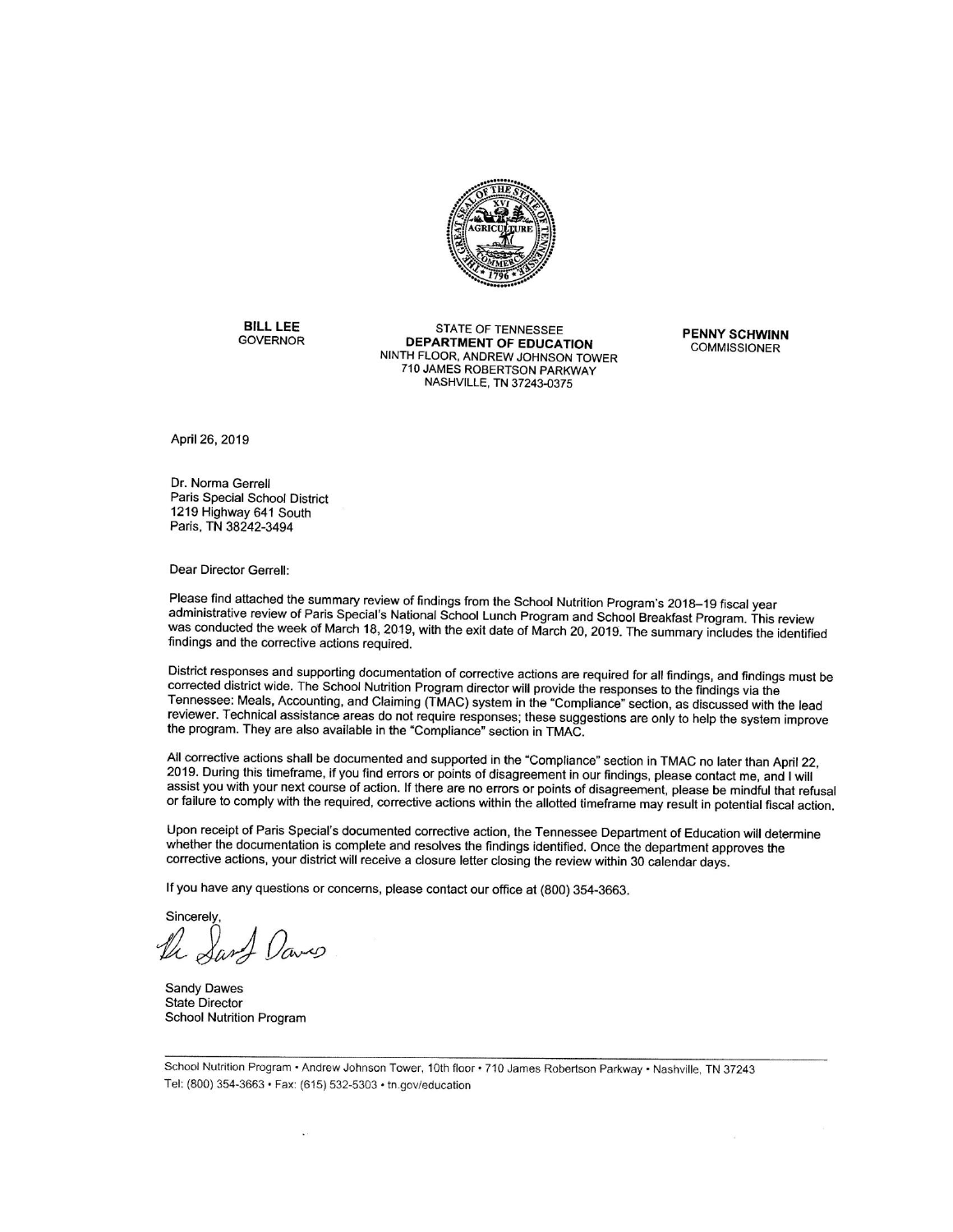

**Paris SSD (401)**

**Review ID: 1040**

## **Exit Conference Date: 3/20/2019**

Review Year: 2019

Month of Review: January

Lead Reviewer: Randa Meade

|  | Area | $\vert$ Findings ID $\vert$ | <b>Finding Description</b> | <b>Required Corrective Action</b> |
|--|------|-----------------------------|----------------------------|-----------------------------------|
|--|------|-----------------------------|----------------------------|-----------------------------------|

## **SFA - Level Findings**

| $100 -$                                         | $V - 0100$ | Certification and benefit                                                                                                                                                                                                                                                                                                 | Change the status of each student on the                                                                                                                                                                                                                                                                                                                                                                                                               |
|-------------------------------------------------|------------|---------------------------------------------------------------------------------------------------------------------------------------------------------------------------------------------------------------------------------------------------------------------------------------------------------------------------|--------------------------------------------------------------------------------------------------------------------------------------------------------------------------------------------------------------------------------------------------------------------------------------------------------------------------------------------------------------------------------------------------------------------------------------------------------|
| Certification                                   |            | met. Two students in the review                                                                                                                                                                                                                                                                                           | issuance requirements were not benefit issuance document and send the                                                                                                                                                                                                                                                                                                                                                                                  |
| and Benefit                                     |            | sample were incorrectly                                                                                                                                                                                                                                                                                                   | households a notice of benefit change.                                                                                                                                                                                                                                                                                                                                                                                                                 |
| <b>Issuance</b>                                 |            | approved for benefits.                                                                                                                                                                                                                                                                                                    | Upload the letter to demonstrate compliance.                                                                                                                                                                                                                                                                                                                                                                                                           |
| RMCR-<br>Revenue<br>From<br>Nonprogram<br>Foods | V-RMCR     | The total food cost of meals<br>provided to teachers during<br>lunch could not be validated.<br>The calculation for the average<br>cost of meals on the<br>reimbursable meal line of \$1.80<br>was available, but teachers also<br>had access to a salad bar and<br>was not included in the average<br>teacher meal cost. | Calculate the cost of meals available to<br>teachers that includes the salad bar to assess<br>whether the charged price of \$2.25 is<br>sufficient to cover the cost of the meal. If the<br>meal cost is higher than the charged price,<br>raise the teacher meal price. Upload<br>documentation demonstrating the new meal<br>costing data, and if needed, documentation<br>the cost of food on the salad bar demonstrating a new teacher meal price. |